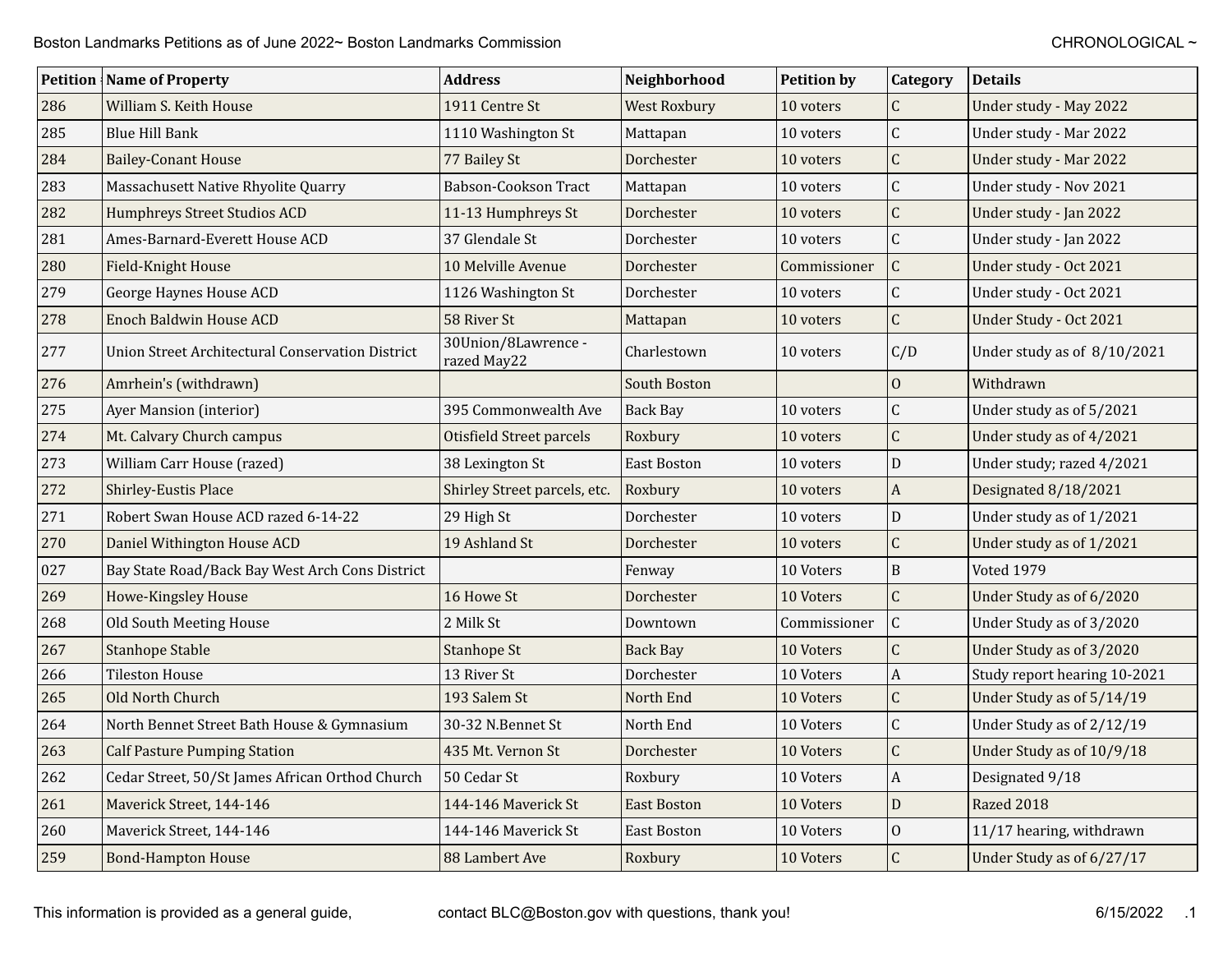|     | <b>Petition Name of Property</b>             | <b>Address</b>         | Neighborhood         | <b>Petition by</b> | <b>Category</b>  | <b>Details</b>                                                   |
|-----|----------------------------------------------|------------------------|----------------------|--------------------|------------------|------------------------------------------------------------------|
| 258 | O'Brien's Market                             | 1911 Dorchester Ave    | Dorchester           | 10 Voters          | $\mathsf{C}$     | Under Study 2016                                                 |
| 256 | Citgo Sign (see #64)                         | 660 Beacon St (roof)   | Kenmore              | Commissioner       | ${\bf E}$        | Mayoral Veto 2018                                                |
| 255 | Blue Cross Blue-Shield Building, The         | 133 Federal St         | Boston, CBD          | Commissioner       | $\mathsf C$      | Under Study as of 6/14/16                                        |
| 254 | Warren House, The                            | 130 Warren St          | Roxbury              | 10 Voters          | A                | vote to designate 2021, pending<br>Mayoral/City Council approval |
| 253 | Prouty Garden                                | Children's Hospital    | Longwood             | 10 Voters          | F                | Denied 2015, demolished                                          |
| 252 | Willow Court, 68                             | <b>68 Willow Court</b> | Dorchester           | 10 Voters          | F                | Denied 2014, demolished                                          |
| 251 | Adams Street, 884                            | 884 Adams St           | Dorchester           | 10 Voters          | $\mathbf{F}$     | Denied 2014, demolished                                          |
| 250 | Winthrop-Carter Building                     | 1 Water St             | Boston, CBD          | Commissioner       | $\boldsymbol{A}$ | Voted 2016                                                       |
| 249 | <b>James Collins Mansion</b>                 | 928 East Broadway      | South Boston         | 10 voters          | $\boldsymbol{A}$ | Voted 2014                                                       |
| 248 | <b>Wolbach Building</b>                      | 55 Shattuck St         | Longwood             | 10 voters          | ${\bf F}$        | Denied, demolished 2013                                          |
| 247 | Industrial School for Girls 2d petition      | 232 Centre St          | Dorchester           | 10 voters          | $\mathsf C$      | Under Study - 2012                                               |
| 246 | Kehew-Wright House                           | 24 Grampian Way        | Dorchester           | 10 voters          | F                | CCncl Veto 2013, razed 2014                                      |
| 245 | <b>Harvard Medical School</b>                | 689 Huntington Ave     | Fenway               | 10 voters          | $\mathsf{C}$     | Under Study - 2011                                               |
| 244 | Huntington Avenue YMCA 2d petition           | 316-320 Huntington Ave | Fenway               | 10 voters          | $\mathbf E$      | Petition denied 8/23/11                                          |
| 243 | William Lloyd Garrison House                 | 125 Highland St        | Roxbury              | 10 voters          | $\overline{C}$   | Under Study - 2011                                               |
| 242 | <b>Massachusetts Historical Society</b>      | 1154 Boylston St       | Fenway               | 10 voters          | $\boldsymbol{A}$ | <b>Voted 2016</b>                                                |
| 241 | Museum of Fine Arts                          | 465 Huntington Ave     | Fenway               | 10 voters          | $\overline{C}$   | Under Study - 2011                                               |
| 240 | Symphony Hall (exterior and interior)        | 301 Massachusetts Ave  | Fenway               | 10 voters          | $\overline{C}$   | Under Study - 2011                                               |
| 239 | Horticultural Hall                           | 247 Huntington Ave     | Fenway               | 10 voters          | $\overline{C}$   | Under Study - 2011                                               |
| 238 | Industrial School for Girls (see #247)       | 232 Centre St          | Dorchester           | 10 voters          | $\mathbf E$      | Petition denied 6/14/2011                                        |
| 237 | Huntington Avenue YMCA (see #244)            | 316-320 Huntington Ave | Fenway               | 10 voters          | $\mathbf E$      | Petition denied 5/10/11                                          |
| 236 | New England Conservatory/Jordan Hall (ext∫)  | 290 Huntington Ave     | Fenway               | 10 voters          | $\mathsf C$      | Under Study - 2011                                               |
| 235 | New England Telephone and Telegraph Building | 185 Franklin St        | Boston, CBD          | 10 voters          | $\overline{C}$   | Under Study - 2011                                               |
| 234 | Alvah Kittredge House                        | 10 Linwood St          | Roxbury              | 10 voters          | $\boldsymbol{A}$ | Voted 2016                                                       |
| 233 | Arlington Bldg 2 (Shreve Crump & Low 2d)     | 330 Boylston St        | <b>Back Bay</b>      | 10 voters          | $\mathbf E$      | Petition denied 11/10/2008                                       |
| 232 | West St, 13-15/Peabody Bookstore (former)    | 13-15 West St          | Boston, CBD          | 10 voters          | $\mathbf{A}$     | Voted 2011                                                       |
| 231 | <b>Meehan Street Stables</b>                 | 14 Meehan St           | Jamaica Plain        | 10 Voters          | $\mathbf E$      | Petition denied 5/27/08                                          |
| 230 | Isabella Stewart Gardner Museum              | 280 The Fenway         | Fenway               | 10 Voters          | A                | Voted 2013                                                       |
| 229 | Charles River Esplanade                      | <b>Storrow Drive</b>   | Beacon Hill/Back Bay | 10 Voters          | $\boldsymbol{A}$ | Voted 2009                                                       |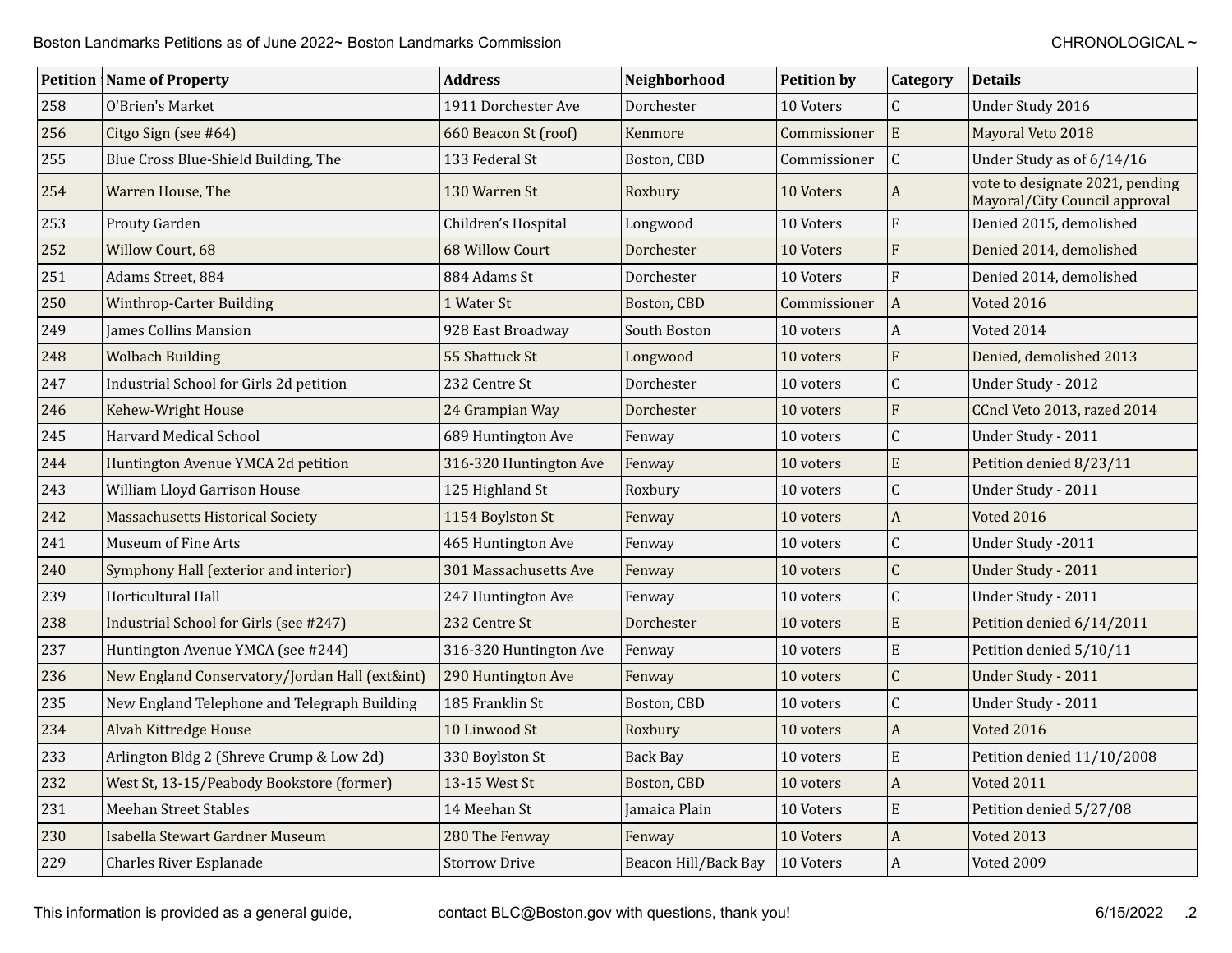|     | <b>Petition   Name of Property</b>                    | <b>Address</b>          | Neighborhood        | <b>Petition by</b> | <b>Category</b>  | <b>Details</b>           |
|-----|-------------------------------------------------------|-------------------------|---------------------|--------------------|------------------|--------------------------|
| 228 | Adams Street, 1203-5                                  | 1203-1205 Adams St      | Dorchester          | 10 Voters          | $\mathsf{C}$     | Under Study - 2007       |
| 227 | <b>Boston Center for Adult Education</b>              | 5 Commonwealth Ave      | <b>Back Bay</b>     | 10 Voters          | $\mathsf{C}$     | Under Study - 2007       |
| 226 | Sparhawk Homestead (but district is pending)          | 45 Murdock St           | Brighton            | 10 Voters          | $\mathbf E$      | Denied (6-24-08)         |
| 225 | Pleasant Street, 65                                   | 65 Pleasant St          | Dorchester          | 10 Voters          | $\mathsf C$      | Under Study - 2007       |
| 224 | <b>Boston City Hall</b>                               | <b>City Hall Plaza</b>  | Boston, CBD         | 10 Voters          | $\overline{C}$   | Under Study - 2007       |
| 223 | Christian Science Church Complex                      | Mass. Ave / Huntington  | Fenway              | 10 voters          | $\boldsymbol{A}$ | Voted 2011               |
| 222 | Arlington Bldg (Shreve Crump & Low see #233)          | 330 Boylston St         | <b>Back Bay</b>     | 10 voters          | $\mathbf E$      | Petition denied 10-24-06 |
| 221 | Jabez Lewis Farm House at the Arnold Arboretum        | 1090 Center St          | Jamaica Plain       | 10 voters          | $\boldsymbol{A}$ | Voted 2007               |
| 220 | Putnam Nail Factory [parcel 1602617008]               | 12 Ericsson St          | Dorchester          | 10 Voters          | $\mathsf{C}$     | Under Study - 2006       |
| 219 | Putnam Nail Factory [parcel 1602617005]               | 12 Ericsson St          | Dorchester          | 10 Voters          | $\mathsf{C}$     | Under Study - 2006       |
| 218 | <b>MDC Headquarters Building</b>                      | 20 Somerset St          | Boston, CBD         | 10 Voters          | F                | Denied, demolished 2013? |
| 217 | Fowler-Clark Farm                                     | 487 Norfolk St          | Mattapan            | 10 Voters          | $\boldsymbol{A}$ | Voted 2006               |
| 216 | Our Lady of Presentation School                       | 640 Washington St       | Brighton            | 10 voters          | $\overline{C}$   | Under Study - 2005       |
| 215 | Our Lady of Presentation Church and Rectory           | 676-680 Washington St   | <b>Brighton</b>     | 10 voters          | $\mathsf{C}$     | Under Study - 2005       |
| 214 | <b>Blessed Sacrament Church Complex</b>               | Centre, Sunnyside, etc. | Jamaica Plain       | 10 voters          | $\overline{C}$   | Under Study as of 2005   |
| 213 | George Milliken House                                 | 44 Virginia St          | Dorchester          | 10 Voters          | $\boldsymbol{A}$ | Voted 2007               |
| 212 | St. Augustine's Church                                | 225 Dorchester St       | South Boston        | 10 Voters          | ${\bf E}$        | Petition denied 9/14/04  |
| 211 | <b>Stoughton School</b>                               | 36-40 River St          | Dorchester          | 10 Voters          | $\overline{C}$   | Under Study - 2004       |
| 210 | <b>Sacred Heart Church</b>                            | 12 North Square         | North End           | 10 Voters          | C                | Under Study - 2004       |
| 209 | Orchard Hill Road, 40                                 | 40 Orchard Hill Road    | Jamaica Plain       | 10 Voters          | $\overline{C}$   | Under Study - 2004       |
| 208 | Parker Hill Branch - BPL                              | 1497 Tremont St         | <b>Mission Hill</b> | 10 Voters          | $\overline{C}$   | Hearing 3/25/2003        |
| 207 | <b>Gaiety Theater</b>                                 | 659-665 Washington St   | Theater             | 10 Voters          | F                | Denied 2003, demolished  |
| 206 | <b>Charles River Speedway Administration Building</b> | 1440 Soldiers Field Rd  | Allston             | Commissioner       | $\overline{A}$   | Voted 2014               |
| 205 | Charles F. Allen House                                | 18 Roxana St            | Hyde Park           | 10 Voters          | $\overline{C}$   | Under Study - 2002       |
| 204 | Charles J. Page House                                 | 90 Westland Ave         | Boston, Downtown    | 10 Voters          | E                | Petition denied 10/23/01 |
| 203 | <b>Modern Theater</b>                                 | 523-527 Washington St   | Boston, Downtown    | 10 Voters          | $\boldsymbol{A}$ | Voted 2002               |
| 202 | Joseph H. Barnes School                               | 127 Marion St           | <b>East Boston</b>  | 10 Voters          | $\overline{C}$   | Under Study - 2001       |
| 201 | Fort Point Channel District                           | see map                 | South Boston        | 10 Voters          | B                | Voted 2008               |
| 200 | <b>Mission Church Complex</b>                         | Tremont St              | <b>Mission Hill</b> | 10 Voters          | $\boldsymbol{A}$ | Voted 2004               |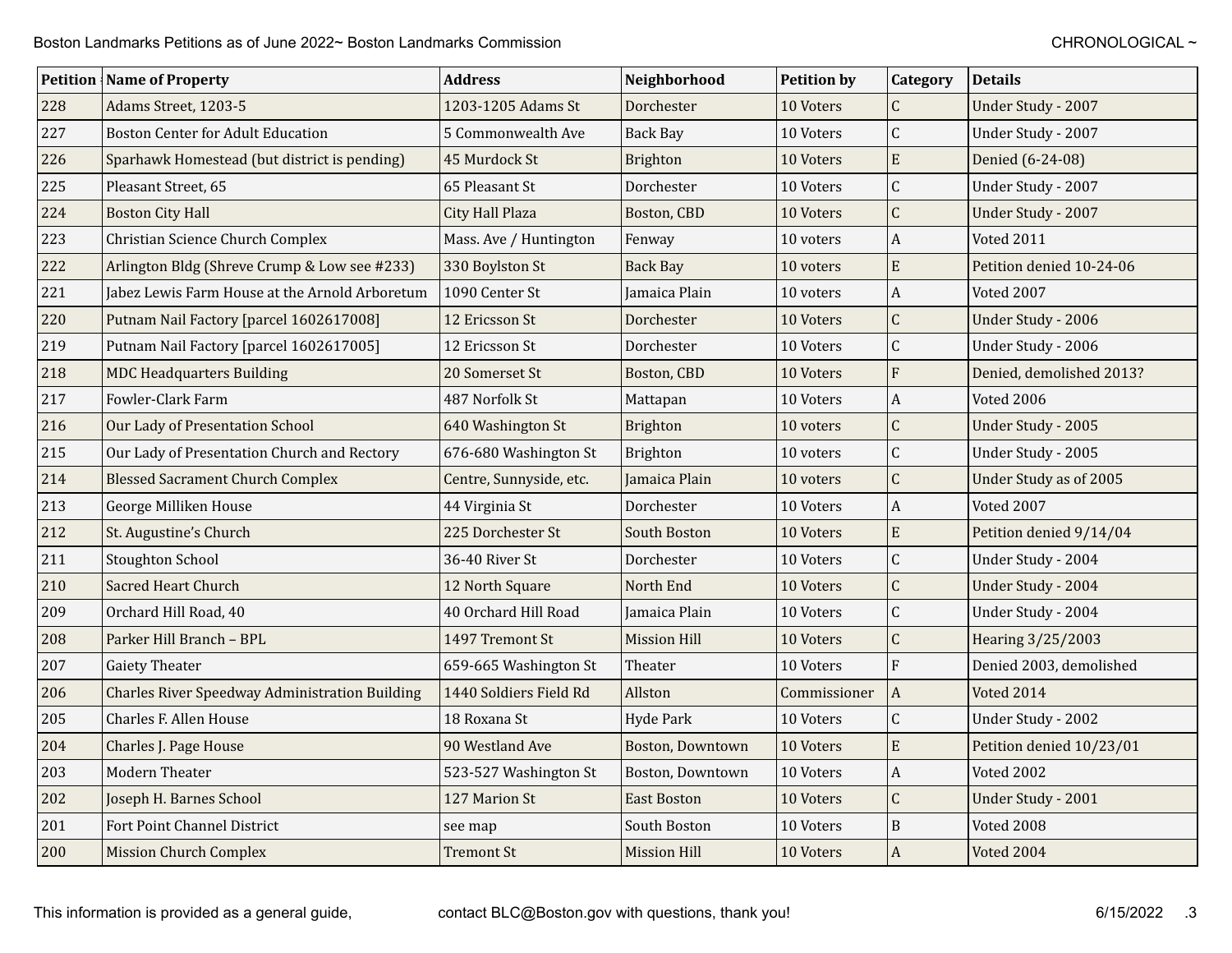|     | <b>Petition   Name of Property</b>               | <b>Address</b>          | Neighborhood        | <b>Petition by</b> | <b>Category</b>           | <b>Details</b>                |
|-----|--------------------------------------------------|-------------------------|---------------------|--------------------|---------------------------|-------------------------------|
| 199 | <b>Hillel House</b>                              | 456 Parker St           | <b>Mission Hill</b> | 10 Voters          | ${\bf E}$                 | Petition Denied 10/10/2000    |
| 198 | Post Office Square, 10                           | 10 Post Office Square   | Boston, CBD         | 10 Voters          | $\mathsf C$               | <b>Under Study</b>            |
| 197 | Oak Square Fire Station                          | 425 Faneuil St          | Brighton            | Commissioner       | $\mathsf{C}$              | <b>Under Study</b>            |
| 196 | Boston Public Library, Faneuil Branch            | 419 Faneuil St          | Brighton            | Commissioner       | $\mathsf{C}$              | <b>Under Study</b>            |
| 195 | <b>East Boston Immigration Station</b>           | 287 Marginal St         | <b>East Boston</b>  | 10 Voters          | E                         | Denied (7/13/10)              |
| 194 | Northern Avenue Bridge                           | Fort Point Channel      | <b>Boston</b>       | 10 Voters          | E                         | Mayoral Veto 11/12/1999       |
| 193 | Baldwin Street Architectural Cons District       | 101-107 Baldwin St      | Charlestown         | 10 Voters          | $\overline{C}$            | Under Study (no accel desrev) |
| 192 | Aberdeen Architectural Conservation District     | Comm Ave, etc (see map) | Brighton            | 10 Voters          | $\mathbf B$               | <b>Voted 2001</b>             |
| 191 | Nichols House                                    | 180 Moss Hill Road      | Jamaica Plain       | 10 Voters          | E                         | Petition Denied 9/8/98        |
| 190 | Malcolm X Ella Little-Collins House              | 72 Dale St              | Roxbury             | 10 Voters          | $\boldsymbol{A}$          | Voted 1998                    |
| 189 | Houghton/Vienna Brewery Complex                  | 133 Halleck/37 Station  | <b>Mission Hill</b> | 10 Voters          | $\boldsymbol{\mathsf{A}}$ | Voted 1999                    |
| 188 | Faneuil Gatekeeper's House                       | 351 Faneuil St          | Brighton            | 10 Voters          | $\mathsf{C}$              | <b>Under Study</b>            |
| 187 | Loring-Greenough House                           | 12 South St             | Jamaica Plain       | 10 Voters          | $\mathbf{A}$              | Voted 1999                    |
| 186 | <b>Edward Everett House</b>                      | 16 Harvard St           | Charlestown         | 10 Voters          | $\mathbf{A}$              | <b>Voted 1996</b>             |
| 185 | Sewall & Day Cordage Works                       | 342 Western Ave         | Brighton            | 10 Voters          | ${\bf D}$                 | Hearing 8/95, razed 10/95?    |
| 184 | <b>Fenway Park</b>                               | 24 Yawkey Way           | Fenway              | 10 Voters          | $\overline{C}$            | <b>Under Study</b>            |
| 183 | <b>Boston Fish Pier</b>                          | 212-234 Northern Ave    | Seaport             | 10 Voters          | $\mathsf{C}$              | <b>Under Study</b>            |
| 182 | South End Light Industrial District              | South End               | South End           | 10 Voters          | $\mathsf{C}$              | Under Study (no accel desrev) |
| 181 | Old Corner Bookstore                             | 283 Washington St       | Boston, Downtown    | Commissioner       | $\mathsf{C}$              | <b>Under Study</b>            |
| 180 | Connolly's Bar                                   | 1182-84 Tremont St      | Roxbury             | 10 Voters          | E                         | Denied 12/9/97                |
| 179 | North Market Building                            | 300-99 Faneuil Hall Mt  | Boston, Downtown    | Commissioner       | $\mathsf C$               | <b>Under Study</b>            |
| 178 | <b>South Market Building</b>                     | 100-99 Faneuil Hall Mt  | Boston, Downtown    | Commissioner       | $\mathsf{C}$              | <b>Under Study</b>            |
| 177 | <b>Quincy Market Building</b>                    | 200-99 Faneuil Hall Mt  | Boston, Downtown    | 10 Voters          | $\boldsymbol{\mathsf{A}}$ | Voted 1996                    |
| 176 | <b>Faneuil Hall</b>                              | 1-10 Faneuil Hall Sq.   | Boston, Downtown    | Commissioner       | $\vert$ A                 | <b>Voted 1994</b>             |
| 175 | Old State House                                  | 208 Washington St       | Boston, Downtown    | Commissioner       | $\vert A$                 | Voted 1994                    |
| 175 | Old State House (amendment)                      | 208 Washington St       | Boston, Downtown    | 10 Voters          | $\mathbf{0}$              | Voted 6/24/2014, App. 7/14    |
| 174 | Port Norfolk Architectural Conservation District | Port Norfolk            | Dorchester          | 10 Voters          | $\mathsf C$               | Under Study (no accel desrev) |
| 173 | <b>Allston Depot</b>                             | 353 Cambridge St        | Allston             | 10 Voters          | $\boldsymbol{A}$          | Voted 1997                    |
| 172 | Bay State Road/Back Bay West proposed change     | <b>Bay State Road</b>   | Boston              | 10 Voters          | $\rm E$                   | City Cncl Veto 3/1993         |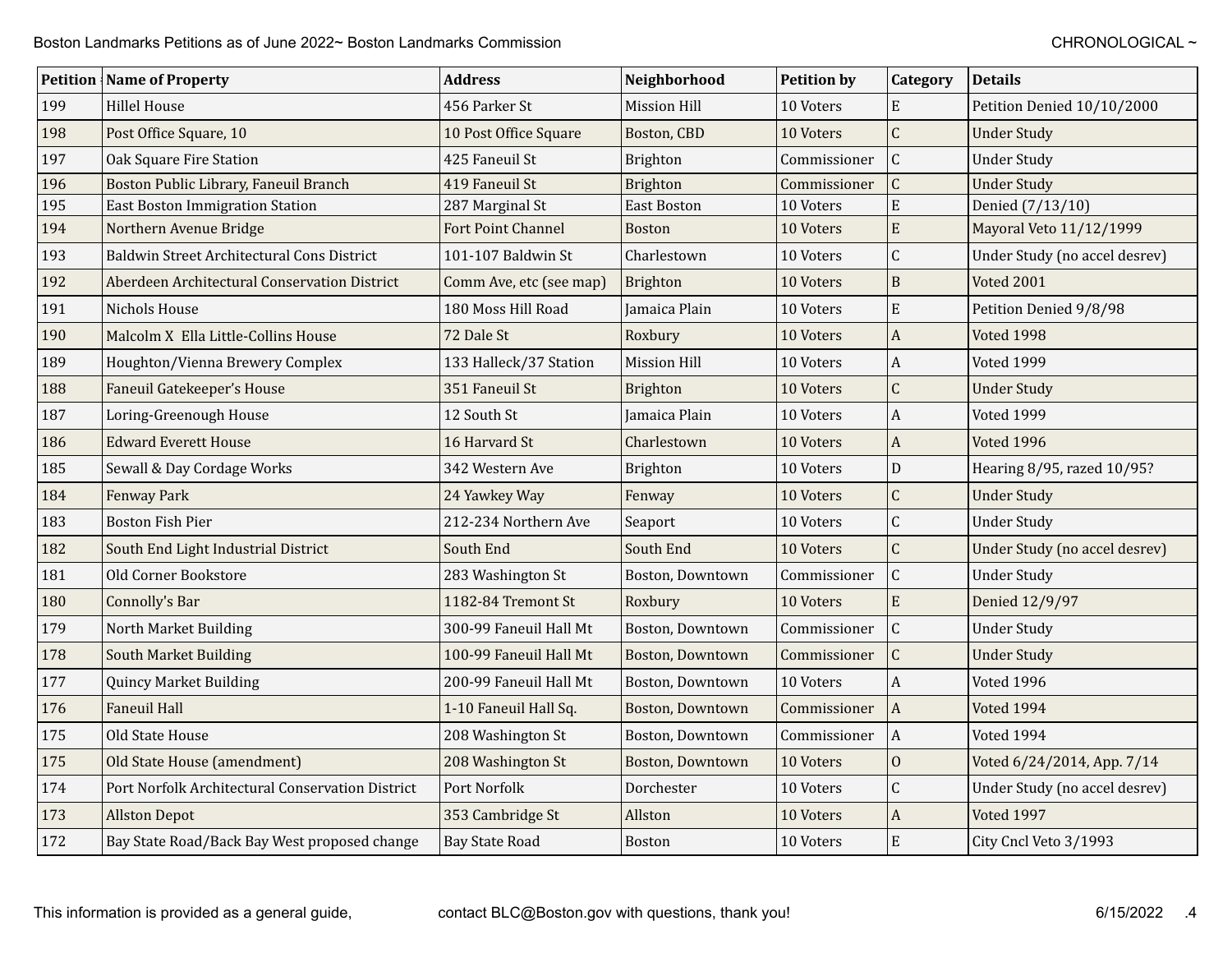|     | <b>Petition Name of Property</b>                | <b>Address</b>           | Neighborhood       | <b>Petition by</b> | Category                  | <b>Details</b>                   |
|-----|-------------------------------------------------|--------------------------|--------------------|--------------------|---------------------------|----------------------------------|
| 171 | Bijou Theater/Amusement Center                  | 543-547 Washington St    | Theater            | 10 Voters          | C                         | <b>Under Study</b>               |
| 170 | Bay State Road/Back Bay West Protection Area    | <b>Bay State Road</b>    | <b>Boston</b>      | 10 Voters          | $\mathbf E$               | Petition Denied 2/1993           |
| 169 | <b>Frederick Douglass Square District</b>       | Warwick, Hammond St      | Roxbury            | 10 Voters          | $\overline{C}$            | <b>Under Study</b>               |
| 168 | Women's City Club (interior) 2d petition        | 39-40 Beacon St          | Beacon Hill        | 10 Voters          | $\mathbf E$               | Denied 10/13/92                  |
| 167 | Women's City Club (interior)                    | 39-40 Beacon St          | Beacon Hill        | 10 Voters          | ${\bf E}$                 | Petition Denied 12/1991          |
| 166 | Paine Furniture Building                        | 81 Arlington St          | <b>Back Bay</b>    | 10 Voters          | $\mathsf C$               | <b>Under Study</b>               |
| 165 | <b>Boston Police Department</b>                 | 154 Berkeley Street      | Boston, CBD        | 10 Voters          | $\mathbf E$               | Denied 6/11/1991                 |
| 164 | McCormack Federal Bldg/Post Office/Courthse     | 5 Post Office Square     | Boston, CBD        | 10 Voters          | $\boldsymbol{\mathsf{A}}$ | Voted 1998                       |
| 163 | Keith Building, The                             | St. Elizabeth's Hospital | Brighton           | 10 Voters          | ${\bf E}$                 | Petition Denied 7/1990           |
| 162 | Cenacle, The                                    | 206 Lake St              | Brighton           | 10 Voters          | E                         | Denied 10/23/1990                |
| 161 | 624 Warren Street (interior)                    | 624 Warren St            | Roxbury            | 10 Voters          | E                         | Petition Denied 2/1990           |
| 160 | Hoffman Building 2d petition                    | 160 N. Washington St     | Boston, CBD        | 10 Voters          | ${\bf E}$                 | Denied 11/28/1989                |
| 159 | Beverly Street, 131                             | 131 Beverly St           | Boston, CBD        | 10 Voters          | E                         | Denied 11/28/1989                |
| 158 | LaGrange Street, 12-18                          | 12-18 LaGrange St        | Theater            | 10 Voters          | E                         | Petition Denied 10/1989          |
| 157 | <b>Hoffman Building</b>                         | 160 N. Washington St     | Boston, CBD        | 10 Voters          | E                         | Petition Denied 5/1989           |
| 156 | Princeton Street, 39 (indv bldg Arch Cons Dist) | 39 Princeton St          | <b>East Boston</b> | 10 Voters          | $\boldsymbol{A}$          | <b>Voted 1991</b>                |
| 155 | Princeton Street, 41 (indv bldg Arch Cons Dist) | 41 Princeton St          | <b>East Boston</b> | 10 Voters          | $\boldsymbol{A}$          | <b>Voted 1991</b>                |
| 154 | <b>Graham Block</b>                             | 2286-2302 Washington     | Roxbury            | 10 Voters          | E                         | Petition Denied 4/1989           |
| 153 | <b>Ferdinand's Blue Store Addition</b>          | 17-19 Warren St          | Roxbury            | 10 Voters          | E                         | Petition Denied 4/89, demolished |
| 152 | Ferdinand's Blue Store                          | 2260-2272 Washington St  | Roxbury            | 10 Voters          | $\mathsf C$               | <b>Under Study</b>               |
| 151 | <b>Boston Evening Clinic (Burrage House)</b>    | 314 Commonwealth Av      | <b>Back Bay</b>    | 10 Voters          | $\boldsymbol{\mathsf{A}}$ | <b>Voted 2003</b>                |
| 150 | Causeway Street, 216-246                        | 216-246 Causeway St      | Boston, CBD        | 10 Voters          | E                         | Denied 11/28/1989                |
| 149 | Gibson House (interior)                         | 137 Beacon St            | <b>Back Bay</b>    | 10 Voters          | $\boldsymbol{A}$          | <b>Voted 1992</b>                |
| 148 | Vilna Shul (interior)                           | 14-18 Phillips St        | <b>Beacon Hill</b> | 10 Voters          | E                         | City Cncl Veto 1/1990            |
| 147 | Copley Plaza Hotel (interior/exterior)          | St. James Ave            | <b>Back Bay</b>    | 10 Voters          | $\overline{C}$            | <b>Under Study</b>               |
| 146 | Mass. College of Art                            | 364 Brookline Ave        | Fenway             | 10 Voters          | $\mathsf C$               | <b>Under Study</b>               |
| 145 | Curley House (interior/exterior)                | 350 Jamaicaway           | Jamaica Plain      | Mayor              | $\boldsymbol{A}$          | <b>Voted 1989</b>                |
| 144 | <b>Auchmuty Building (Dainty Dot)</b>           | 120 Kingston St          | Boston, CBD        | 10 Voters          | F                         | Denied 2007, demolished          |
| 143 | <b>Batterymarch Building</b>                    | 54-68 Batterymarch St    | Boston, CBD        | 10 Voters          | $\overline{A}$            | <b>Voted 1995</b>                |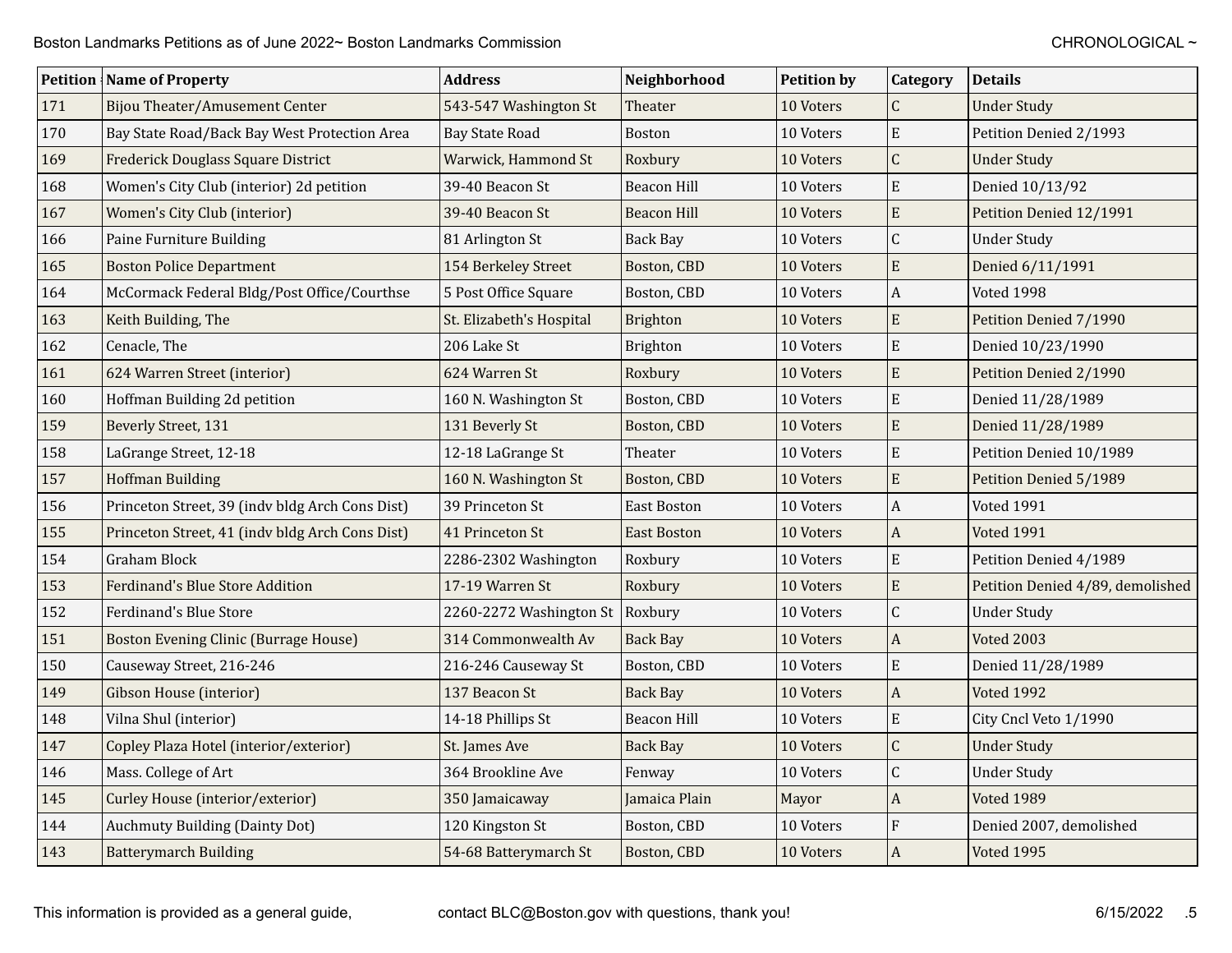|     | <b>Petition   Name of Property</b>                  | <b>Address</b>       | Neighborhood            | <b>Petition by</b> | <b>Category</b>           | <b>Details</b>         |
|-----|-----------------------------------------------------|----------------------|-------------------------|--------------------|---------------------------|------------------------|
| 142 | Emerald Necklace-Jamaica Pond, Olmsted Park         | Riverway, Jamaicaway | Fenway, JP              | 10 Voters          | $\overline{A}$            | Voted 1989             |
| 141 | <b>Sears Building</b>                               | Park Drive           | Fenway                  | 10 Voters          | $\vert$ A                 | Voted 1989             |
| 140 | <b>Evans Building</b>                               | 174-175 Tremont St   | Theater                 | 10 Voters          | $\mathbf E$               | Denied 7/10/1990       |
| 139 | Bay State Road/Back Bay West Protection Area        | Kenmore Square       | Fenway                  | 10 Voters          | ${\bf E}$                 | Denied 7/26/1988       |
| 138 | New Studio Building, The                            | 110 Tremont St       | Boston, CBD             | 10 Voters          | $\mathbf E$               | Mayoral Veto 2/5/1989  |
| 137 | Phillips Building, The                              | 120 Tremont St       | Boston, CBD             | 10 Voters          | ${\bf E}$                 | Mayoral Veto 2/5/1989  |
| 136 | James Michael Curley House (see #145)               | 350 Jamaicaway       | Jamaica Plain           | 10 Voters          | E                         | Mayoral Veto 6/28/1988 |
| 135 | Pope/Cahner's Building                              | 219-223 Columbus Ave | <b>Back Bay</b>         | 10 Voters          | $\mathsf C$               | <b>Under Study</b>     |
| 134 | Hutchinson Building                                 | 32-54 Province St    | Boston, CBD             | 10 Voters          | $\mathsf C$               | <b>Under Study</b>     |
| 133 | First Church Jamaica Plain                          | Centre St            | Jamaica Plain           | 10 Voters          | $\mathbf{0}$              | Petition withdrawn     |
| 132 | Richardson Block                                    | 109-151 Pearl St     | Boston, Downtown        | 10 Voters          | $\mathsf C$               | <b>Under Study</b>     |
| 131 | <b>Governor Bates House</b>                         | 1 Monmouth Square    | <b>East Boston</b>      | 10 Voters          | ${\bf E}$                 | Denied 8/11/1987       |
| 130 | First Baptist Church (interior)                     | Clarendon St         | <b>Back Bay</b>         | 10 Voters          | $\mathsf C$               | <b>Under Study</b>     |
| 129 | <b>Great House Archaeological Site</b>              | <b>City Square</b>   | Charlestown             | Commissioner       | A                         | <b>Voted 1992</b>      |
| 128 | Coulton Building, The                               | 426 Boylston St      | <b>Back Bay</b>         | 10 Voters          | $\mathbf E$               | Denied 4/14/1987       |
| 127 | Broad Street, 127-133                               | 127-133 Broad St     | Boston, Downtown        | 10 Voters          | $\mathsf C$               | <b>Under Study</b>     |
| 126 | Broad Street, 123-125                               | 123-125 Broad St     | Boston, Downtown        | 10 Voters          | $\mathsf C$               | <b>Under Study</b>     |
| 125 | Broad Street, 115-119                               | 115-119 Broad St     | <b>Boston, Downtown</b> | 10 Voters          | $\mathsf C$               | <b>Under Study</b>     |
| 124 | Broad Street, 109-113                               | 109-113 Broad St     | Boston, Downtown        | 10 Voters          | $\mathsf C$               | <b>Under Study</b>     |
| 123 | Fisher Junior College (interior)                    | 118 Beacon St        | <b>Back Bay</b>         | 10 Voters          | $\mathsf C$               | <b>Under Study</b>     |
| 122 | First Church Roxbury (int&ext), Putnam Chapel       | John Eliot Square    | Roxbury                 | 10 Voters          | $\mathsf C$               | <b>Under Study</b>     |
| 121 | Gridley J.F. Bryant Buildings, Boston City Hospital | <b>Harrison Ave</b>  | South End               | 10 Voters          | $\mathsf C$               | <b>Under Study</b>     |
| 120 | Church of the Immaculate Conception (see #41)       | 761 Harrison Ave     | South End               | 10 Voters          | E                         | Overturned by SJC      |
| 119 | Bonwit Teller/Museum of Natural History (int)       | 234 Berkeley St      | <b>Back Bay</b>         | 10 Voters          | E                         | Denied 4/26/1988       |
| 118 | Samuel Appleton Building                            | 110-114 Milk St      | Boston, Downtown        | 10 Voters          | $\mathsf C$               | <b>Under Study</b>     |
| 117 | Flour & Grain Exchange                              | 177 Milk St          | Boston, Downtown        | 10 Voters          | $\boldsymbol{\mathsf{A}}$ | Voted 1994             |
| 116 | <b>Board of Trade Building</b>                      | 2-22 Broad St        | Boston, Downtown        | 10 Voters          | $\mathsf C$               | <b>Under Study</b>     |
| 115 | Ropewalk, The                                       | Navy Yard            | Charlestown             | Commissioner       | $\mathsf C$               | Hearing 7/12/1988      |
| 114 | <b>Ames Building</b>                                | 1 Court Square       | Boston, Downtown        | 10 Voters          | $\vert$ A                 | Voted 1993             |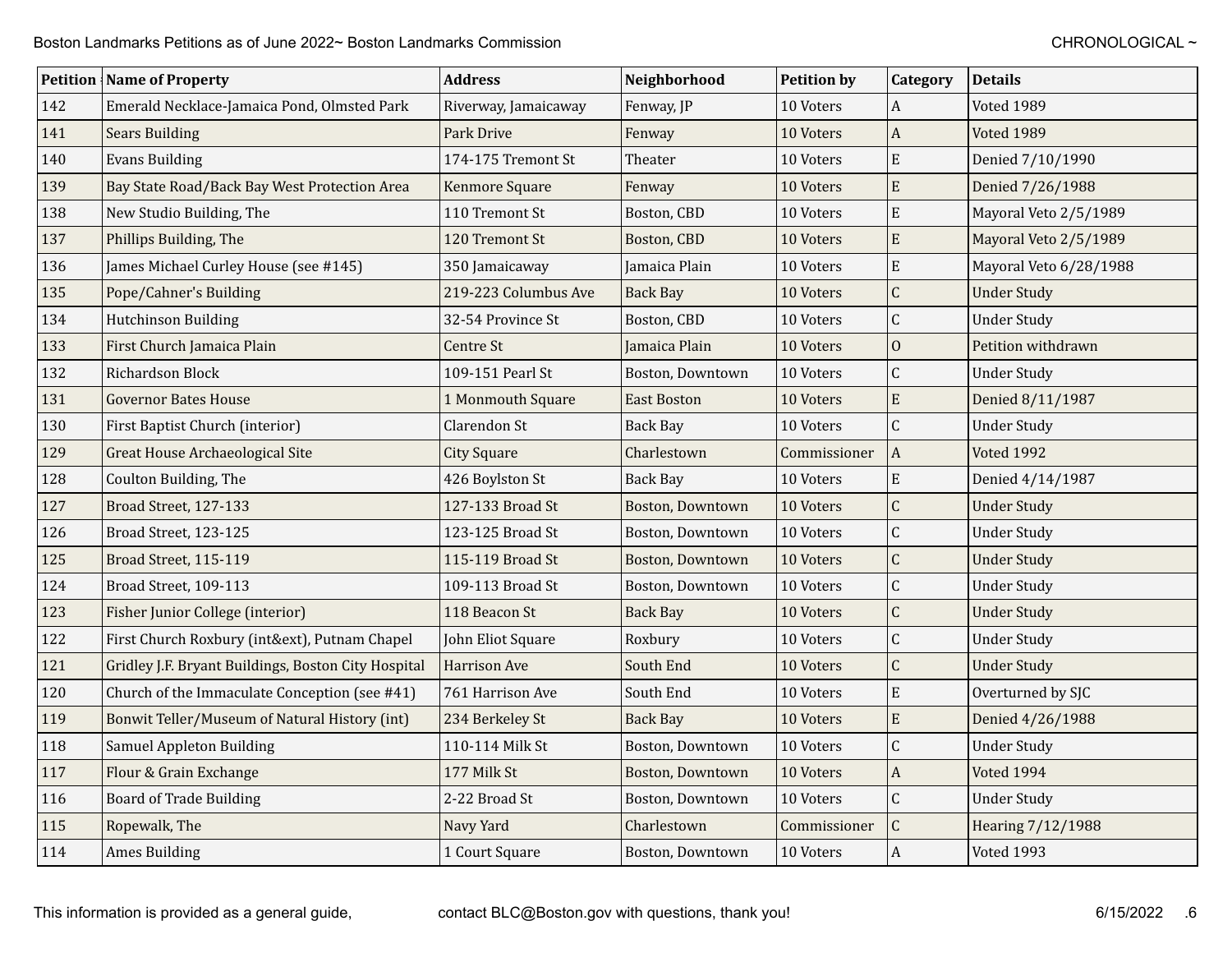|     | <b>Petition   Name of Property</b>                        | <b>Address</b>         | Neighborhood            | <b>Petition by</b>  | <b>Category</b>  | <b>Details</b>                |
|-----|-----------------------------------------------------------|------------------------|-------------------------|---------------------|------------------|-------------------------------|
| 113 | Filene's                                                  | 426 Washington St      | <b>Boston, Downtown</b> | 10 Voters           | $\boldsymbol{A}$ | <b>Voted 2006</b>             |
| 112 | <b>Ancient Arch</b>                                       | North End              | North End               | 10 Voters           | $\mathbf E$      | Denied 1/27/1987              |
| 111 | Old South Building                                        | 280-300 Washington St  | Boston, Downtown        | 10 Voters           | $\overline{C}$   | <b>Under Study</b>            |
| 110 | Jeweler's Building                                        | 371-379 Washington St  | Boston, Downtown        | 10 Voters           | $\mathsf{C}$     | <b>Under Study</b>            |
| 109 | <b>Trinity Church</b>                                     | <b>Copley Square</b>   | <b>Back Bay</b>         | 10 Voters           | $\mathsf{C}$     | <b>Under Study</b>            |
| 108 | <b>U.S. Custom House</b>                                  | <b>McKinley Square</b> | Boston, Downtown        | Commissioner        | $\boldsymbol{A}$ | Voted 1986                    |
| 107 | <b>Chestnut Hill Reservoir &amp; Pumping Station Comp</b> | 2400-2450 Beacon St    | Brighton                | Commissioner        | $\mathbf{A}$     | <b>Voted 1989</b>             |
| 106 | Prince Building                                           | 52-54 Devonshire St    | Boston, Downtown        | Commissioner        | E                | Denied 5/11/1993              |
| 105 | <b>National Shawmut Bank Building</b>                     | 70-84 Devonshire St    | Boston, Downtown        | Commissioner        | $\mathsf C$      | <b>Under Study</b>            |
| 104 | Worthington Building                                      | 31-33 State St         | Boston, Downtown        | Commissioner        | $\mathsf C$      | <b>Under Study</b>            |
| 103 | Quaker Lane                                               | Quaker Lane            | Boston, Downtown        | Commissioner        | $\mathsf C$      | <b>Under Study</b>            |
| 102 | <b>Coulton Building</b>                                   | 452-462 Boylston St    | Back Bay                | 10 Voters           | E                | Denied 5/28/1985              |
| 101 | <b>Tremont Temple</b>                                     | <b>88 Tremont St</b>   | Boston, Downtown        | 10 Voters           | $\mathsf{C}$     | <b>Under Study</b>            |
| 100 | Town Hill Landmark District                               | Town Hill              | Charlestown             | 10 Voters           | $\mathsf{C}$     | Under Study (no accel desrev) |
| 099 | Boston Public Library, main branch                        | <b>Copley Square</b>   | <b>Back Bay</b>         | 10 Voters           | $\mathbf{A}$     | <b>Voted 2000</b>             |
| 098 | South Street Building                                     | 183 Essex St           | Boston, Downtown        | 10 Voters           | E                | Denied 4/23/1985              |
| 097 | <b>Second Brazer Building</b>                             | 25-29 State St         | Boston, Downtown        | 10 Voters           | $\boldsymbol{A}$ | <b>Voted 1985</b>             |
| 096 | Lincoln Building                                          | 60-70 Lincoln St       | Boston, Downtown        | 10 Voters           | $\mathsf C$      | <b>Under Study</b>            |
| 095 | <b>Richards Building</b>                                  | 112-116 State St       | Boston, Downtown        | 10 Voters           | $\mathsf{C}$     | <b>Under Study</b>            |
| 094 | Mission Hill Triangle Architectural Cons Dist.            | Mission Hill           | Mission Hill            | 10 Voters           | $\mathbf B$      | Voted 1985                    |
| 093 | North End District (Chapter 40C)                          | North End              | North End               | <b>City Council</b> | $\mathsf{C}$     | Under Study (no accel desrev) |
| 092 | Exeter Street Theater (interior)                          | 26 Exeter St           | <b>Back Bay</b>         | 10 Voters           | $\mathbf E$      | Denied 5/8/1984               |
| 091 | <b>Berkeley Building</b>                                  | 414-426 Boylston St    | <b>Back Bay</b>         | 10 Voters           | $\boldsymbol{A}$ | Voted 1985                    |
| 090 | <b>Five Street Clocks</b>                                 | Dorchester, Back Bay   | E & S Boston            | Commissioner        | $\overline{A}$   | Voted 1983                    |
| 089 | Jones Hill Architectural Conservation District            | Jones Hill             | Dorchester              | 10 Voters           | $\mathsf{C}$     | Under Study (no accel desrev) |
| 088 | Saxon Theater/Emerson Majestic (int & exterior)           | 219-221 Tremont St     | Theater                 | Commissioner        | $\boldsymbol{A}$ | Voted 1986                    |
| 087 | Keith Memorial/Opera House (int & exterior)               | 537-539 Washington St  | Theater                 | Commissioner        | $\vert$ A        | <b>Voted 1999</b>             |
| 086 | Colonial Theater (interior)                               | 106 Boylston St        | Theater                 | Commissioner        | $\mathsf{C}$     | Hearing 7/24/1990             |
| 085 | <b>Wang Theater (interior)</b>                            | 268 Tremont St         | Theater                 | Commissioner        | A                | <b>Voted 1990</b>             |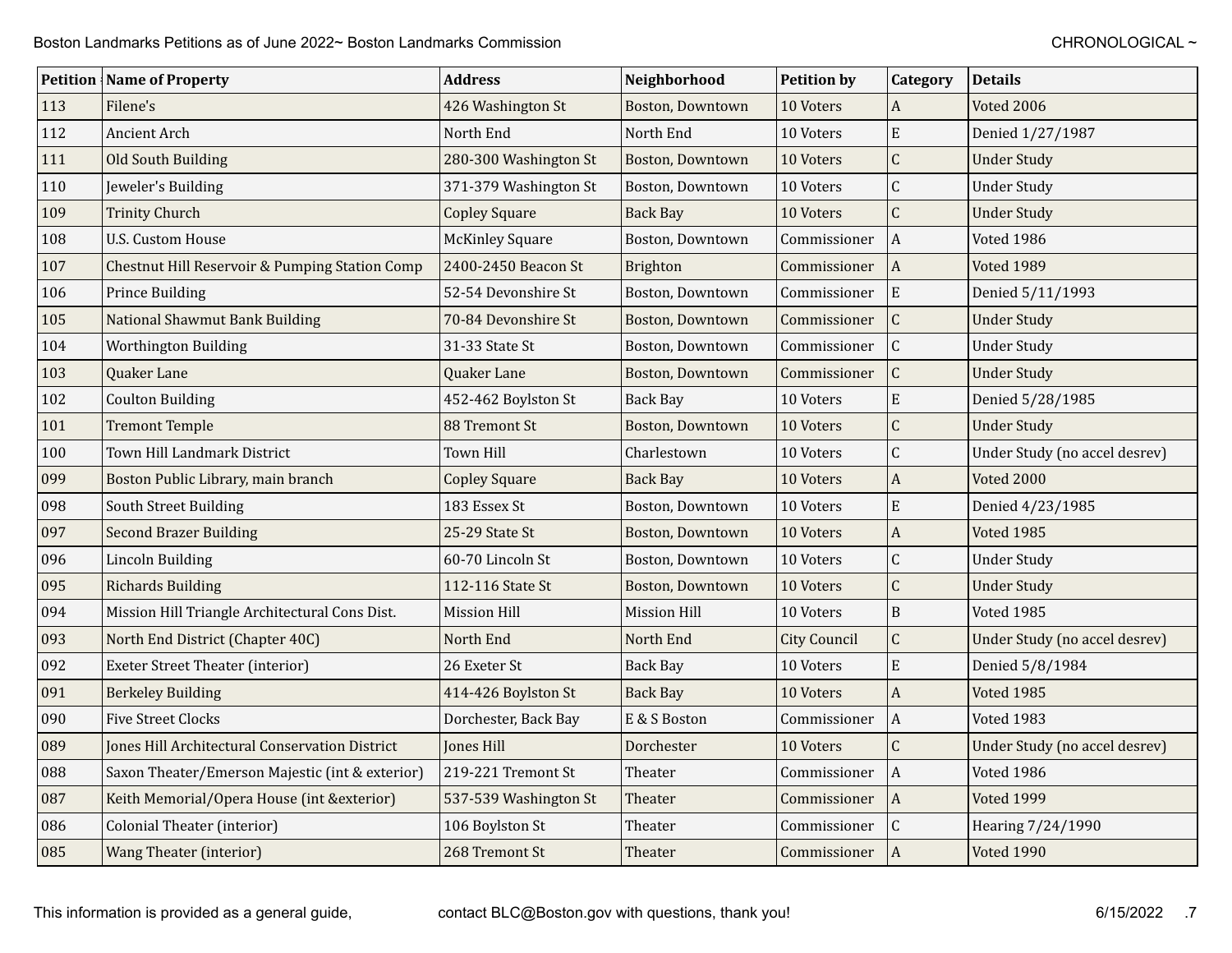|     | <b>Petition Name of Property</b>                | <b>Address</b>          | Neighborhood            | <b>Petition by</b> | <b>Category</b>           | <b>Details</b>         |
|-----|-------------------------------------------------|-------------------------|-------------------------|--------------------|---------------------------|------------------------|
| 084 | Broad Street, 050-52                            | 50-52 Broad St          | Boston, Downtown        | Commissioner       | l A                       | Voted 1985             |
| 083 | Broad Street, 066                               | 66 Broad St             | Boston, Downtown        | Commissioner       | A                         | Voted 1983             |
| 082 | India Street, 25-27                             | 25-27 India St          | Boston, Downtown        | Commissioner       | A                         | Voted 1983             |
| 081 | Number withdrawn                                |                         |                         |                    | $\mathbf{0}$              |                        |
| 080 | Number withdrawn                                |                         |                         |                    | $\overline{0}$            |                        |
| 079 | Broad Street, 102                               | 102 Broad St            | Boston, Downtown        | Commissioner       | A                         | <b>Voted 1983</b>      |
| 078 | Broad Street, 072                               | 72 Broad St             | Boston, Downtown        | Commissioner       | l A                       | Voted 1983             |
| 077 | Broad Street, 068                               | 68 Broad St             | Boston, Downtown        | Commissioner       | A                         | <b>Voted 1983</b>      |
| 076 | Broad Street, 064                               | 64 Broad St             | Boston, Downtown        | Commissioner       | A                         | Voted 1983             |
| 075 | Broad Street, 007-9                             | 7-9 Broad St            | Boston, Downtown        | Commissioner       | A                         | <b>Voted 1983</b>      |
| 074 | Broad Street, 005-7 (petition 74A)              | 5-7 Broad St            | Boston, Downtown        | Commissioner       | A                         | Voted 1983             |
| 074 | Arch Street, 93-101                             | 93-101 Arch St          | <b>Boston, Downtown</b> | Commissioner       | E                         | Denied 11/4/1983; MOU  |
| 073 | Theodore Parker Unitarian Church                | 1851 Centre St          | West Roxbury            | 10 Voters          | $\vert A \vert$           | Voted 1985             |
| 072 | St. Gabriel's Monastery Building (see #51)      | 159 Washington St       | <b>Brighton</b>         | 10 Voters          | $\boldsymbol{\mathsf{A}}$ | <b>Voted 1989</b>      |
| 071 | <b>Tugboat LUNA</b>                             | <b>Charles River</b>    | <b>Charles River</b>    | 10 Voters          | $\mathbf{A}$              | Voted 1985             |
| 070 | Bay Village Architectural Conservation District | <b>Bay Village</b>      | <b>Bay Village</b>      | 10 Voters          | $\, {\bf B}$              | <b>Voted 1983</b>      |
| 069 | Bromfield Street, 20-30                         | 20-30 Bromfield St      | Boston, Downtown        | 10 Voters          | $\boldsymbol{A}$          | Voted 1983             |
| 068 | Kennedy's Building                              | 26-38 Summer St         | <b>Boston, Downtown</b> | 10 Voters          | E                         | Denied 9/18/1984       |
| 067 | Liberty Tree Block (reconsideration)            | 628-636 Washington St   | Theater                 | Commissioner       | A                         | Voted 1985             |
| 066 | <b>Blackstone Block Street Network</b>          | <b>Blackstone Block</b> | <b>Boston, Downtown</b> | Commissioner       | l A                       | <b>Voted 1983</b>      |
| 065 | Elisha Loring House                             | 21 Mill St              | Dorchester              | 10 Voters          | $\mathsf C$               | <b>Under Study</b>     |
| 064 | Citgo Sign (see #256)                           | Kenmore Square          | <b>Boston</b>           | 10 Voters          | ${\bf E}$                 | Denied 1/25/1983       |
| 063 | Worthington House                               | 1048 Dorchester Ave     | Dorchester              | 10 Voters          | E                         | Petition denied 4/1982 |
| 062 | Revision to St. Botolph District                | St. Botolph St          | Boston                  | Commissioner       | $\mathbf{0}$              | Voted 3/23/1982        |
| 061 | Parker House                                    | 60 School St            | Boston, Downtown        | 10 Voters          | $\mathsf C$               | <b>Under Study</b>     |
| 060 | <b>Resident Physician's House</b>               | 62 Blossom St           | <b>Boston, Downtown</b> | 10 Voters          | ${\bf E}$                 | Denied 3/9/1982        |
| 059 | <b>Austin Block</b>                             | 90-92 Main St           | Charlestown             | 10 Voters          | $\boldsymbol{A}$          | <b>Voted 1981</b>      |
| 058 | <b>Trinity Neighborhood House</b>               | 406 Meridian St         | East Boston             | 10 Voters          | $\boldsymbol{A}$          | <b>Voted 1981</b>      |
| 057 | <b>Proctor Building</b>                         | 100-106 Bedford St      | Boston, Downtown        | 10 Voters          | $\vert$ A                 | Voted 1983             |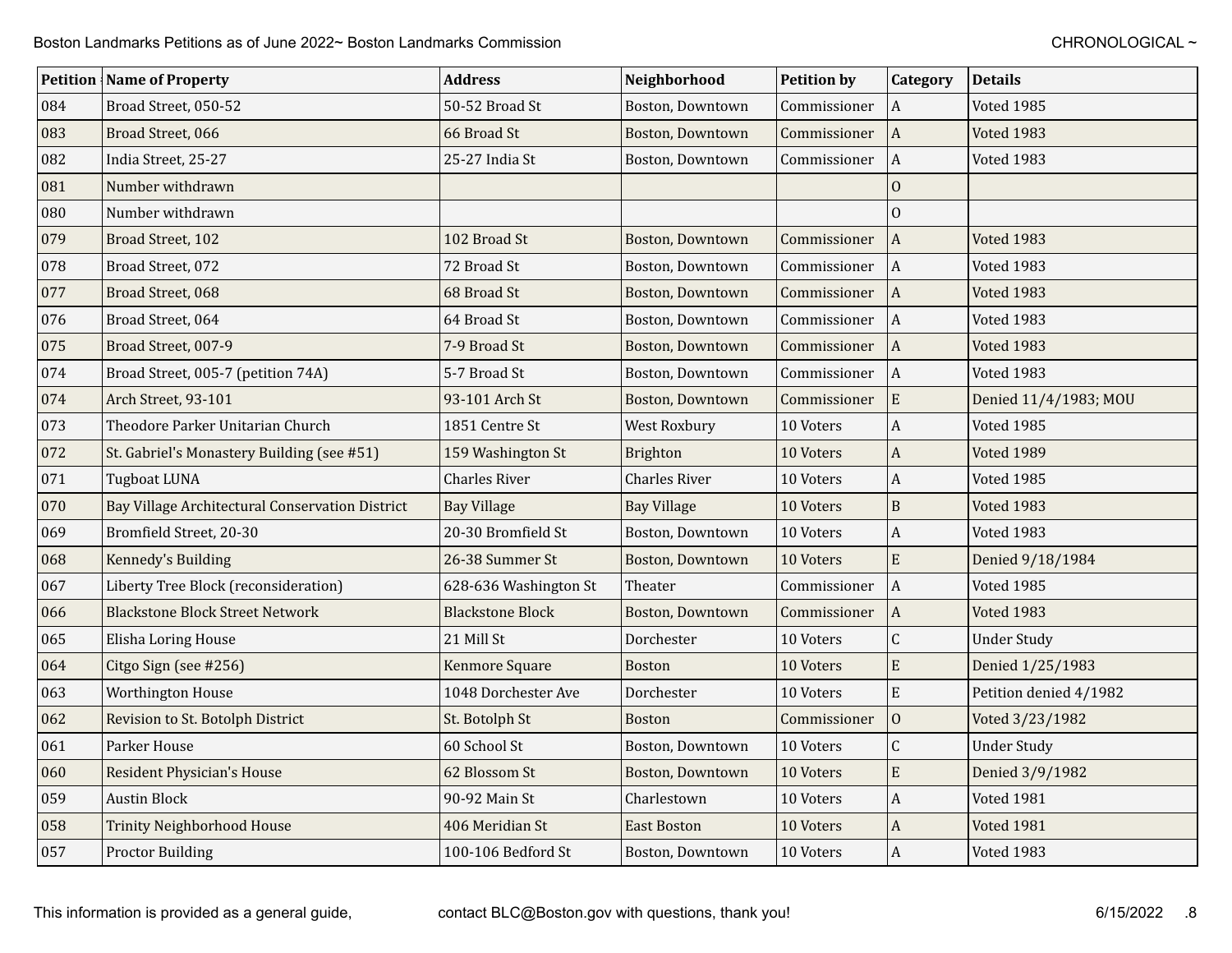|     | <b>Petition   Name of Property</b>                       | <b>Address</b>          | Neighborhood            | <b>Petition by</b> | Category                  | <b>Details</b>                |
|-----|----------------------------------------------------------|-------------------------|-------------------------|--------------------|---------------------------|-------------------------------|
| 056 | <b>Back Bay Fens</b>                                     | The Fenway              | Fenway                  | 10 Voters          | $\boldsymbol{A}$          | Voted 1983                    |
| 055 | Dorchester Pottery Works                                 | 101-105 Victory Road    | Dorchester              | 10 Voters          | $\boldsymbol{A}$          | Voted 1980                    |
| 054 | <b>Sparhawk Street District</b>                          | Sparhawk St             | <b>Brighton</b>         | 10 Voters          | $\overline{C}$            | Under Study (no accel desrev) |
| 053 | <b>Harrison Loring House</b>                             | 789 East Broadway       | South Boston            | 10 Voters          | $\Lambda$                 | Voted 1984                    |
| 052 | <b>United Shoe Machinery Company Building</b>            | 160 Federal St          | Boston, Downtown        | Commissioner       | $\vert$ A                 | Voted 1983                    |
| 051 | St. Gabriel's Monastery Building (see #72)               | 159 Washington St       | Brighton                | 10 Voters          | E                         | Mayoral Veto 4/17/1981        |
| 050 | <b>Stock Exchange Building</b>                           | 53 State St             | <b>Boston, Downtown</b> | 10 Voters          | $\overline{A}$            | <b>Voted 1980</b>             |
| 049 | <b>Church Green Building</b>                             | 101-113 Summer St       | Boston, Downtown        | 10 Voters          | $\Lambda$                 | Voted 1979                    |
| 048 | <b>Cox Building</b>                                      | 1-7 Dudley St           | Roxbury                 | Commissioner       | A                         | <b>Voted 1979</b>             |
| 047 | Gary (Plymouth) Theater                                  | 127-131 Stuart St       | Theater                 | 10 Voters          | E                         | Petition denied 4/1979        |
| 046 | <b>Allen House</b>                                       | <b>Worcester Square</b> | South End               | 10 Voters          | E                         | Petition denied 4/1979        |
| 045 | Alexander Graham Bell Building                           | 35 & 38 W. Newton St    | South End               | 10 Voters          | E                         | Petition denied 4/1979        |
| 044 | St. Cloud Hotel                                          | 565-567 Tremont St      | South End               | 10 Voters          | E                         | Petition denied 4/1979        |
| 043 | All Saints Lutheran Church                               | 85 W. Newton St         | South End               | 10 Voters          | E                         | Petition denied 4/1979        |
| 042 | Franklin Park                                            | Franklin Park           | Roxbury                 | 10 Voters          | $\boldsymbol{A}$          | <b>Voted 1980</b>             |
| 041 | Church of the Immaculate Conception                      | 761 Harrison Ave        | South End               | 10 Voters          | E                         | Tabled (see #120)             |
| 040 | Armory of 1st Corps Cadets (interior - see #2)           | Arlington @ Columbus    | South Cove              | 10 Voters          | $\overline{C}$            | <b>Under Study</b>            |
| 039 | Wilbur Theater (Interior/Exterior)                       | 250 Tremont St          | Theater                 | 10 Voters          | A                         | Voted 1987                    |
| 038 | <b>Highland Park Architectural Conservation District</b> | Roxbury Highlands       | Roxbury                 | 10 Voters          | $\overline{C}$            | Under Study (no accel desrev) |
| 037 | Dorchester North Burying Ground                          | 585 Columbia Road       | Dorchester              | 10 Voters          | $\boldsymbol{A}$          | Voted 1981                    |
| 036 | St. Botolph Architectural Conservation District          | St. Botolph St area     | <b>Boston</b>           | 10 Voters          | $\mathbf B$               | <b>Voted 1981</b>             |
| 035 | <b>Charlestown Savings Bank</b>                          | 1-4 Thompson Square     | Charlestown             | Commissioner       | $\overline{A}$            | <b>Voted 1981</b>             |
| 034 | Liberty Tree Block (see #67 - 2d petition)               | 628-636 Washington St   | Boston, Downtown        | 10 Voters          | E                         | Petition Denied 7/1978        |
| 033 | St. Leonard's Church                                     | 31-35 Prince St         | North End               | 10 Voters          | C                         | <b>Under Study</b>            |
| 032 | <b>Eustis Street Architectural Conservation District</b> | <b>Washington St</b>    | Roxbury                 | 10 Voters          | $\overline{B}$            | Voted 1981 (heard by BLC)     |
| 031 | Oak Square School                                        | 35 Nonantum St          | Brighton                | 10 Voters          | $\boldsymbol{\mathsf{A}}$ | <b>Voted 1979</b>             |
| 030 | <b>Bancroft-Rice School</b>                              | Appleton St             | South End               | 10 Voters          | E                         | Petition Denied 2/1978        |
| 029 | <b>Boylston Building</b>                                 | 2 Boylston St           | Theater                 | Commissioner       | $\Lambda$                 | Voted 1977                    |
| 028 | Boston Young Men's Christian Union Building              | 48 Boylston St          | Theater                 | Commissioner       | A                         | <b>Voted 1977</b>             |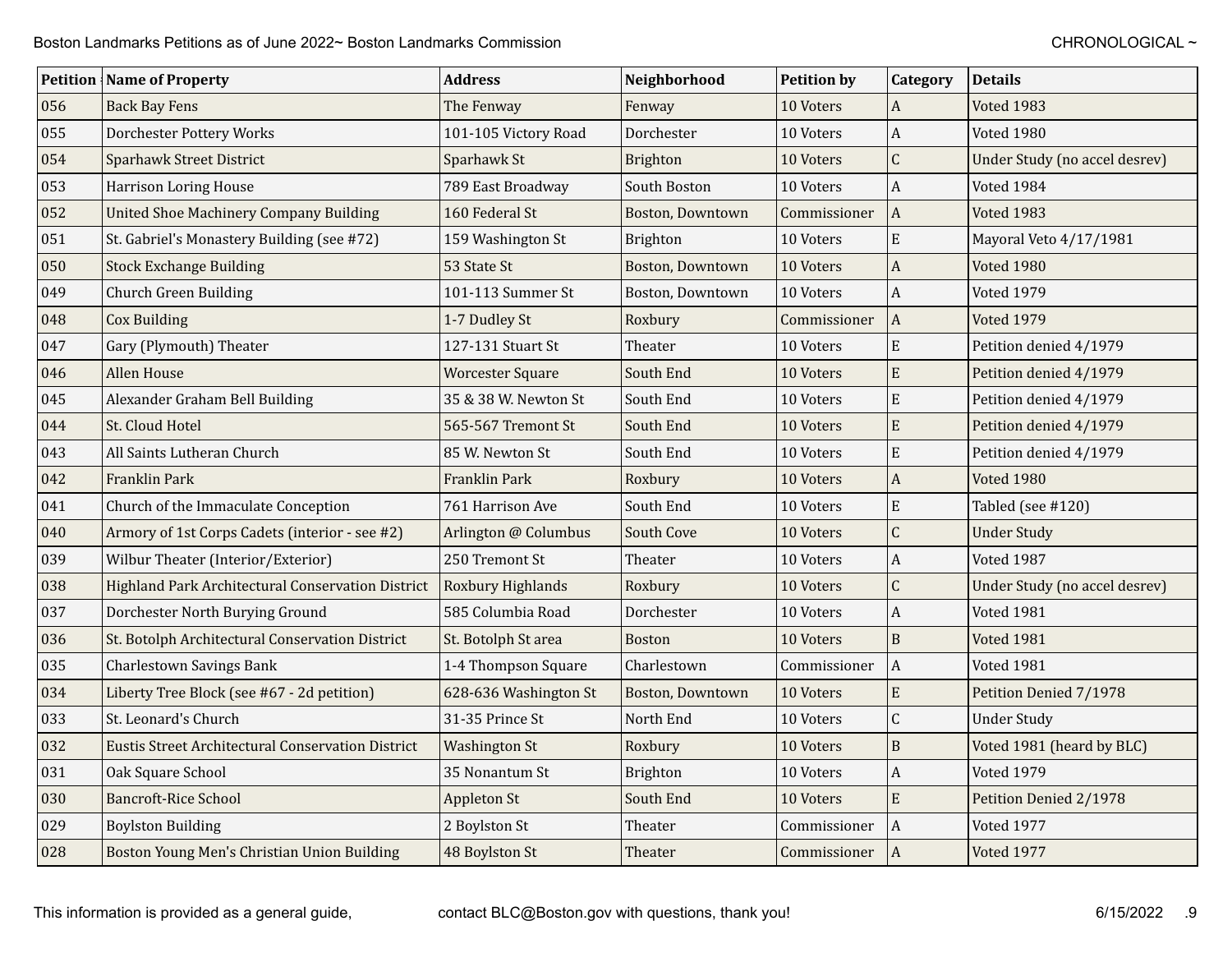|            | <b>Petition Name of Property</b>                              | <b>Address</b>        | Neighborhood        | <b>Petition by</b> | <b>Category</b>           | <b>Details</b>            |
|------------|---------------------------------------------------------------|-----------------------|---------------------|--------------------|---------------------------|---------------------------|
| 026        | <b>Federal Reserve Bank</b>                                   | 30 Pearl St           | Boston, Downtown    | 10 Voters          | $\boldsymbol{A}$          | Voted 1978                |
| 025        | Jacob Wirth's Restaurant (interior & exterior)                | 31-39 Stuart St       | Theater             | 10 Voters          | $\mathbf{A}$              | Voted 1977                |
| 024        | Eben Jordan House (interior)                                  | 46 Beacon St          | <b>Beacon Hill</b>  | 10 Voters          | $\mathsf{C}$              | Under Study - 2000        |
| 023        | Paramount Theater (exterior & interior)                       | 549-563 Washington St | Theater             | 10 Voters          | $\boldsymbol{\mathsf{A}}$ | Voted 1984                |
| 022        | Charles Street Jail (2d petition)                             | 215 Charles St        | Boston, Downtown    | 10 Voters          | E                         | Mayoral Veto 7/26/1985    |
| 022        | Charles Street Jail                                           | 215 Charles St        | Boston, Downtown    | 10 Voters          | E                         | City Council Veto 1/1979  |
| 021        | Carver Street, 12, 14, 16                                     | 12, 14, 16 Carver St  | Boston, Downtown    | 10 Voters          | $\mathbf{F}$              | Denied, demolished 1979   |
| 020        | James Blake House (interior & exterior)                       | 210 East Cottage St   | Dorchester          | Commissioner       | $\boldsymbol{A}$          | <b>Voted 1978</b>         |
| 019        | Commonwealth Avenue Mall                                      | see map               | <b>Back Bay</b>     | Commissioner       | $\vert$ A                 | <b>Voted 1978</b>         |
| 018        | <b>William Monroe Trotter House</b>                           | 97 Sawyer Ave         | Dorchester          | Commissioner       | $\vert$ A                 | Voted 1977                |
| 017        | Hayden Building                                               | 681 Washington St     | Theater             | Commissioner       | $\vert$ A                 | Voted 1977                |
| 016        | Ebenezer Hancock House (interior & exterior)                  | Marshall St           | Boston, Downtown    | Commissioner       | $\vert$ A                 | <b>Voted 1978</b>         |
| 015        | Arlington Street Church                                       | 355 Boylston St       | <b>Back Bay</b>     | 10 Voters          | A                         | Voted 1978                |
| 014        | <b>Brook Farm</b>                                             | 670 Baker St          | <b>West Roxbury</b> | 10 Voters          | $\boldsymbol{\mathsf{A}}$ | Voted 1977                |
| 013        | South End Landmark District & Protection Area                 | see map               | South End           | 10 Voters          | $\mathbf B$               | Voted 1983                |
| 012        | <b>Commercial Wharf</b>                                       | <b>Atlantic Ave</b>   | Waterfront          | 10 Voters          | $\mathsf{C}$              | Under Study - 1977        |
| 011        | State Street, 150-152                                         | 150-152 State St      | Boston, Downtown    | 10 Voters          | E                         | Petition denied 6/1979    |
| 010        | Newbury Street, 37                                            | 37 Newbury St         | <b>Back Bay</b>     | 10 Voters          | $\mathbf E$               | Petition denied 8/1978    |
| 009        | Ashmont Hill Architectural Conservation District              | <b>Ashmont Hill</b>   | Dorchester          | 10 Voters          | $\mathsf C$               | Under Study - 1977        |
| 008        | <b>Roswell Gleason House</b>                                  | 101 Claybourne St     | Dorchester          | Commissioner       | D                         | Burned/demolished 10/1982 |
| 007        | <b>Adams Nervine Asylum</b>                                   | 990-1020 Centre St    | Jamaica Plain       | Commissioner       | $\overline{A}$            | Voted 1977                |
| 006        | <b>International Trust Company Building</b>                   | 45 Milk St            | Boston, Downtown    | Commissioner       | $\vert$ A                 | <b>Voted 1978</b>         |
| 005        | Public Garden                                                 | <b>Beacon St</b>      | Boston, Downtown    | Commissioner       | $\vert$ A                 | Voted 1977                |
| 004        | <b>Boston Common</b>                                          | <b>Beacon Street</b>  | Downtown            | Commissioner       | $\vert A \vert$           | <b>Voted 1977</b>         |
| 003        | Donald McKay House [barn razed 5-2022, owner<br>must rebuild] | 80 White St           | East Boston         | Commissioner       | $\vert A \vert$           | Voted 1977                |
| 002        | Armory of 1st Corps Cadets (exterior see #40)                 | Arlington @ Columbus  | South Cove          | Commissioner       | $\boldsymbol{A}$          | Voted 1977                |
| 001        | St. Mary of the Sacred Heart Church                           | 24 Thatcher St        | North End           | 10 Voters          | ${\bf E}$                 | Denied 1/25/1977          |
| $\ast\ast$ | <b>Back Bay District 1966</b>                                 | see map               |                     |                    | $\overline{B}$            | **predates BLC            |
| $\ast$     | Historic Beacon Hill District: Acts 1955, Ch 616              | see map               |                     |                    | $\, {\bf B}$              | *predates BLC             |